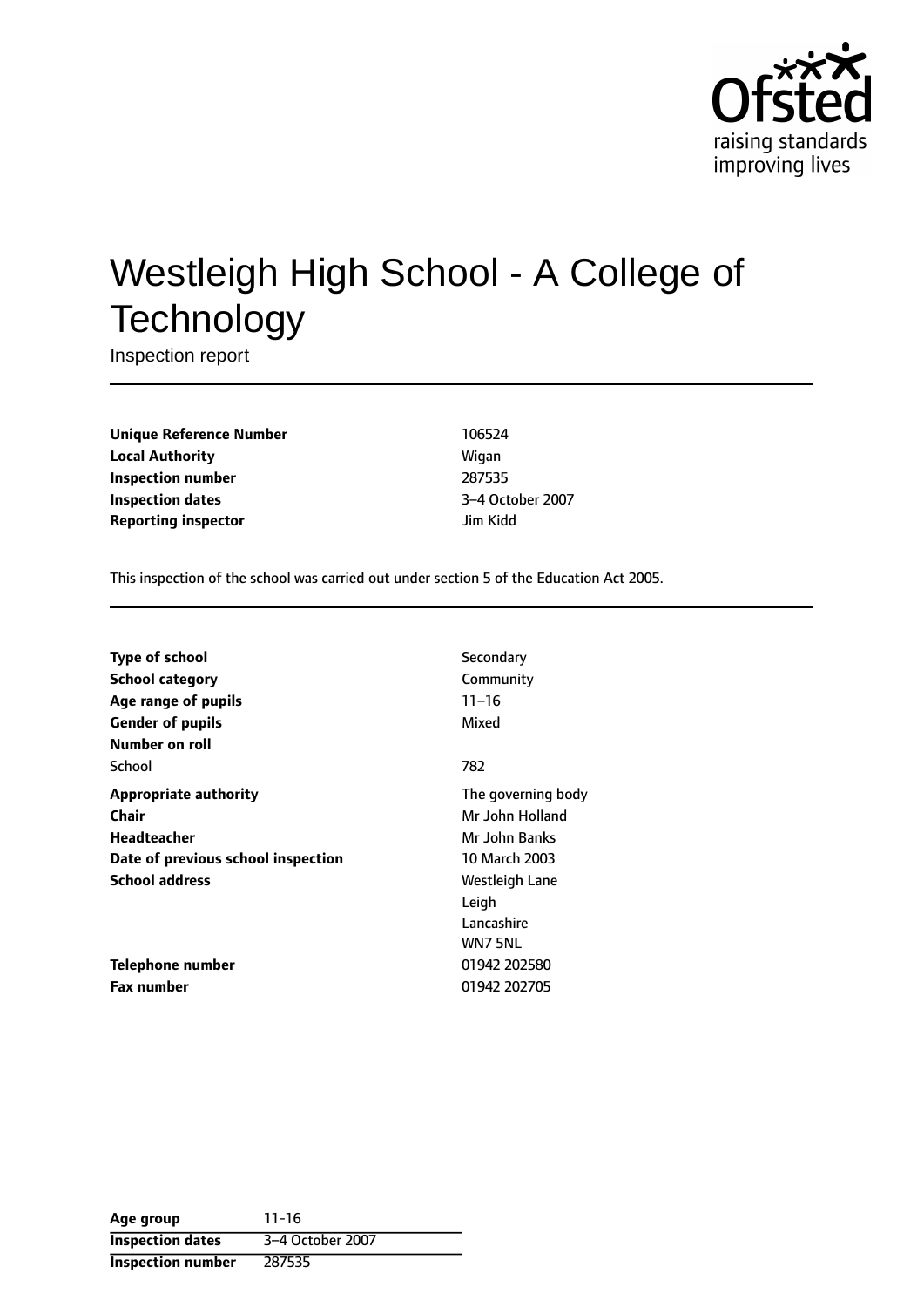© Crown copyright 2007

.

#### Website: www.ofsted.gov.uk

This document may be reproduced in whole or in part for non-commercial educational purposes, provided that the information quoted is reproduced without adaptation and the source and date of publication are stated.

Further copies of this report are obtainable from the school. Under the Education Act 2005, the school must provide a copy of this report free of charge to certain categories of people. A charge not exceeding the full cost of reproduction may be made for any other copies supplied.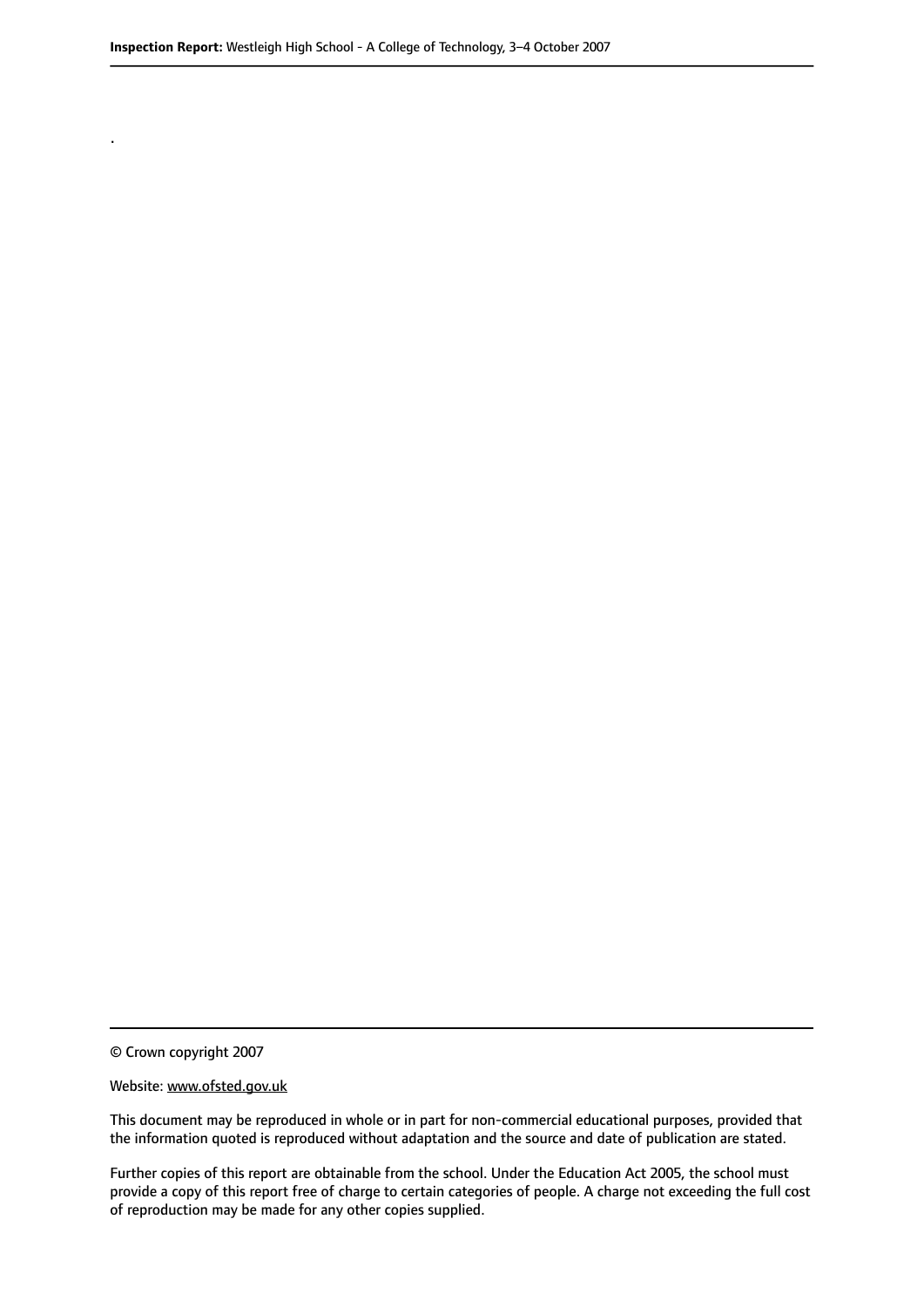## **Introduction**

The inspection was carried out by four Additional Inspectors.

#### **Description of the school**

This smaller than average school serves a former mining community and many of its students come from areas of significant social disadvantage. The percentage of students known to be eligible for free school meals is twice the national average. The proportion of students with learning difficulties and/or disabilities is well above average, as is the number with statements of special educational need. Most students are of White British heritage and there are very few who are new to learning English. The school has been a technology college since 1999, was awarded Artsmark Gold in both 2003 and 2007, and holds Healthy School status. Parental preferences for admission to Westleigh High have increased for the third consecutive year and the school has been oversubscribed since 2005.

#### **Key for inspection grades**

| Grade 1 | Outstanding  |
|---------|--------------|
| Grade 2 | Good         |
| Grade 3 | Satisfactory |
| Grade 4 | Inadequate   |
|         |              |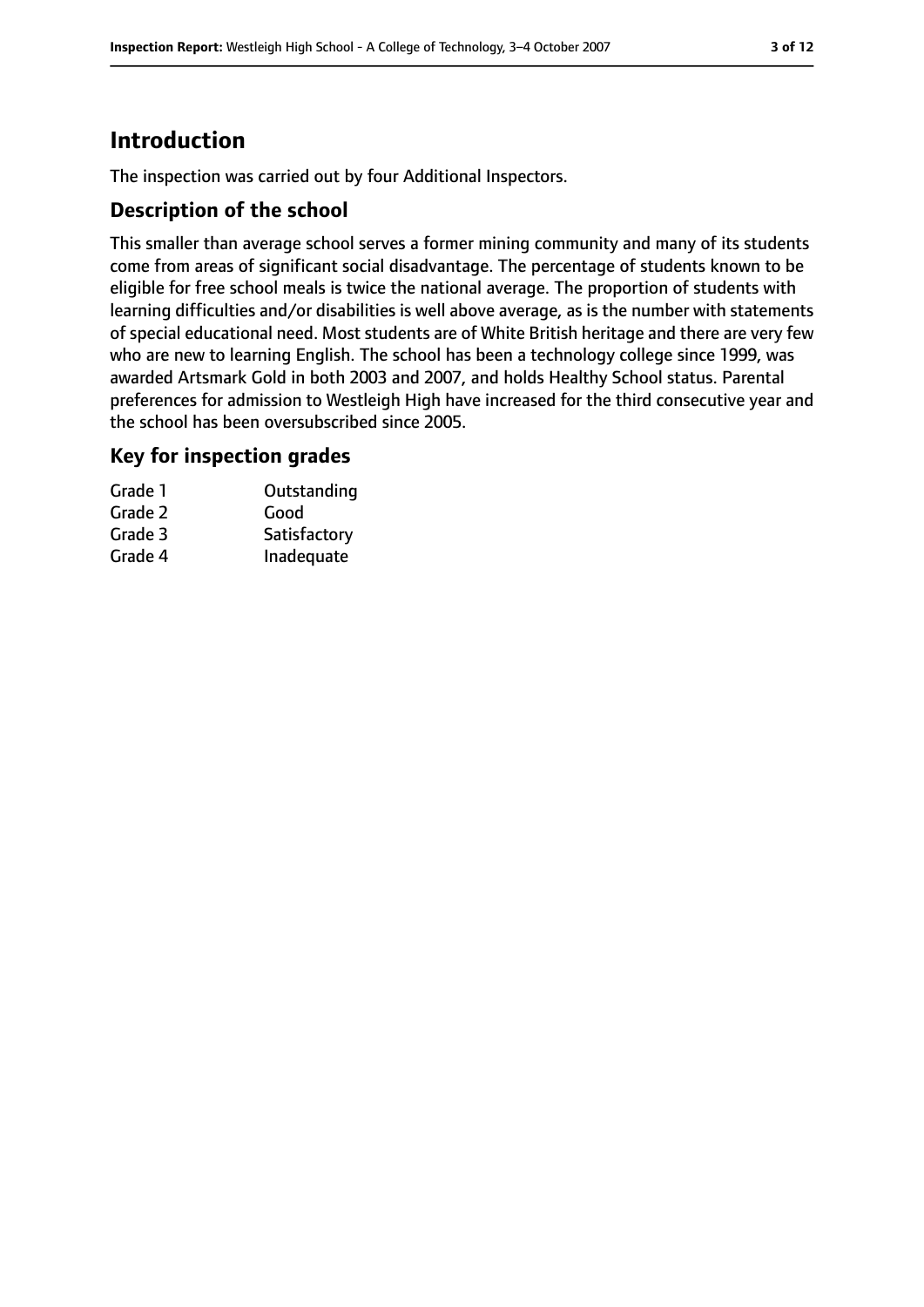## **Overall effectiveness of the school**

#### **Grade: 2**

This is a good school, in which outstanding leadership and management have brought about marked improvements in both academic standards and students' personal development since the previous inspection. Parents are overwhelmingly supportive of what the school does and believe that it is exceptionally well led, with, in their words, 'highly motivated staff who are clearly dedicated to maintaining high standards.'

Students enjoy school, are very proud of it and feel safe. The great majority behave very well in lessons and around school. They also have a keen awareness of the importance of a healthy lifestyle and take full part in the many sporting activities organised by their teachers. They are so impressed with how the school helps them to gain in confidence that many cannot get enough of it and even attend on Saturday mornings and after school for extra lessons. Students are also concerned to support their classmates and those who find things difficult. The school council and those involved in EAR4U ensure that the views of students are promoted and that anyone experiencing difficulty is supported. The committed team of teaching assistants, learning mentors and counsellors work hard to ensure that students of all ability levels are encouraged to reach both their personal and academic targets. The excellent nurture groups are just one example of the outstanding care and guidance which all adults provide for their students.

Students make good progress in their lessons and standards are rising. In 2007, for example, the proportion of students reaching five or more higher grades in their GCSEs, including English and mathematics, was just below the national average and there was a higher percentage of grades A\* and A than ever before. Furthermore, the school's strategies to address the achievement of lower-ability boys have borne fruit and there were very few students who left the school last year without a qualification. Students arrive in Year 7 with low communication skills and, although satisfactory, their progress in English, particularly speaking, lags behind the good progress they make in mathematics and science.

Teachers and teaching assistants have the highest regard for their students and work hard to raise their self-esteem and to give them every opportunity to succeed. In many lessons, questioning and challenge are of a high order but these are not sustained in all subjects. In a number of lessons, students are not encouraged to make extended comments to questions and they therefore find it difficult to justify their answers.

The rich range of technology and vocational provision is a hallmark of the excellent curriculum, particularly in Key Stage 4. Under the auspices of technology status, the school has developed an outstanding range of enterprise activities that provides a very good preparation for students' economic well-being. Technology status facilitates strong community links and additional activities for students and adult learners through clubs and weekend classes.

The headteacher and senior team drive improvement in all aspects of the school's provision and they are supported fully by the staff, irrespective of their levels of responsibility or experience. Senior leaders have introduced new initiatives into Key Stage 3 to address progress in English. Teachers speak positively of the support they receive and of the high level training which is open to them. As they say, 'our leaders are approachable, supportive and make us all feel valuable.'

This careful development of staff, resources and outside partnerships demonstrates that the school provides excellent value for money and that it has an outstanding capacity to improve.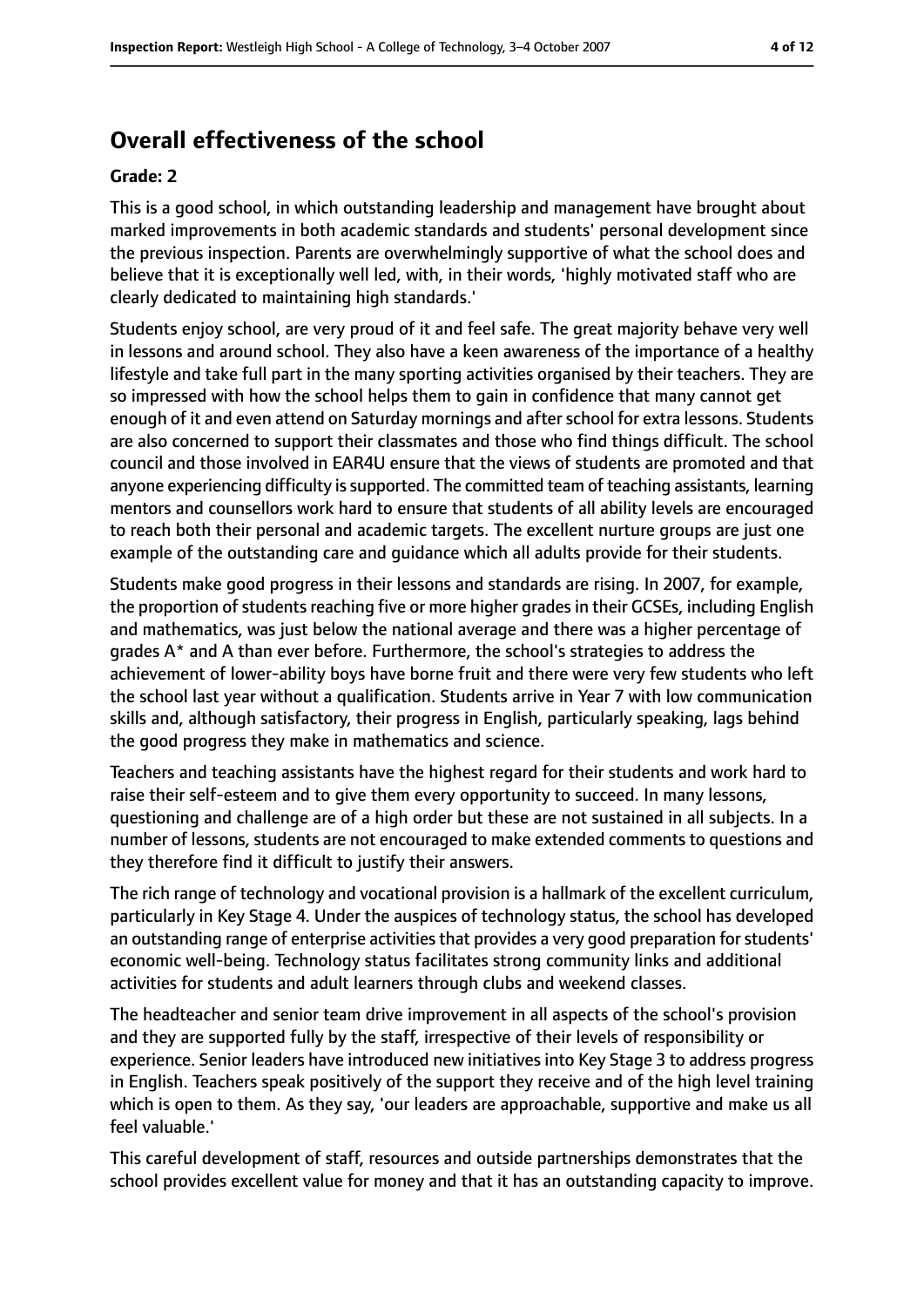Without doubt, Westleigh is an inclusive school where staff and students work and learn together in harmony.

#### **What the school should do to improve further**

- Accelerate students' achievement in English in Key Stage 3.
- Share the good practice already evident in teachers' questioning in order that students become more skilled at giving extended and well-reasoned answers in all their subjects.

## **Achievement and standards**

#### **Grade: 2**

Students' standards on entry to the school are below average in mathematics and science and well below average in English. Students consistently respond positively to the challenging targets set for them and have a keen understanding of what they need to do to improve their work. As a result, standards have improved year on year since the previous inspection. The percentage of students now attaining five or more passes at grades A\* to C including English and mathematics is approaching the national average. In 2007 there were more students reaching grades A\* and A in English and mathematics than ever before. Similarly, standards in Key Stage 3 have shown a marked improvement, particularly in mathematics and science, and students make good progressin these subjects. Students' performance in English is beginning to improve too, but achievement in this area is only satisfactory.

Students of all levels of ability make good progress across the school. This is due to the high quality of academic guidance they receive and because of the ongoing modification of the curriculum to meet their needs, interest and aspirations more closely. Moreover, the talented team of teaching assistants, learning mentors and other support staff play a vital role in ensuring that students with learning difficulties and/or disabilities make the same progress as their peers. Technology college status continues to have a positive effect on students' performance, for example in the opportunities they have to use computers as a tool for both research and for the presentation of their work in many curriculum areas.

## **Personal development and well-being**

#### **Grade: 1**

Personal development and well-being are outstanding. Students are keen to come to school and they enjoy learning. There has been a significant improvement in attendance, which is now just above the national average and well above what is typical in similar schools. Behaviour around school and in all but a handful of lessons where there is insufficient challenge is excellent. As Year 11 students comment, 'the school has just got better and better. It's great being in a small school because we all know each other and get on really well together.' Students wear their uniform with pride and demonstrate the highest respect for one another and for the school environment.

The school is a healthy school in the widest sense. Healthy School status and the Sportsmark award recognise the extensive range of physical and other opportunities on offer during the school week, at weekends and in holiday periods. In addition, there are no vending machines, and crisps and fizzy drinks are not on sale. The very well planned programme of personal, social and health education reinforces students' understanding of what is healthy and what is not.

Spiritual, moral, social and cultural development is good. Links with an African school and support for a range of local, national and global charities demonstrate that students are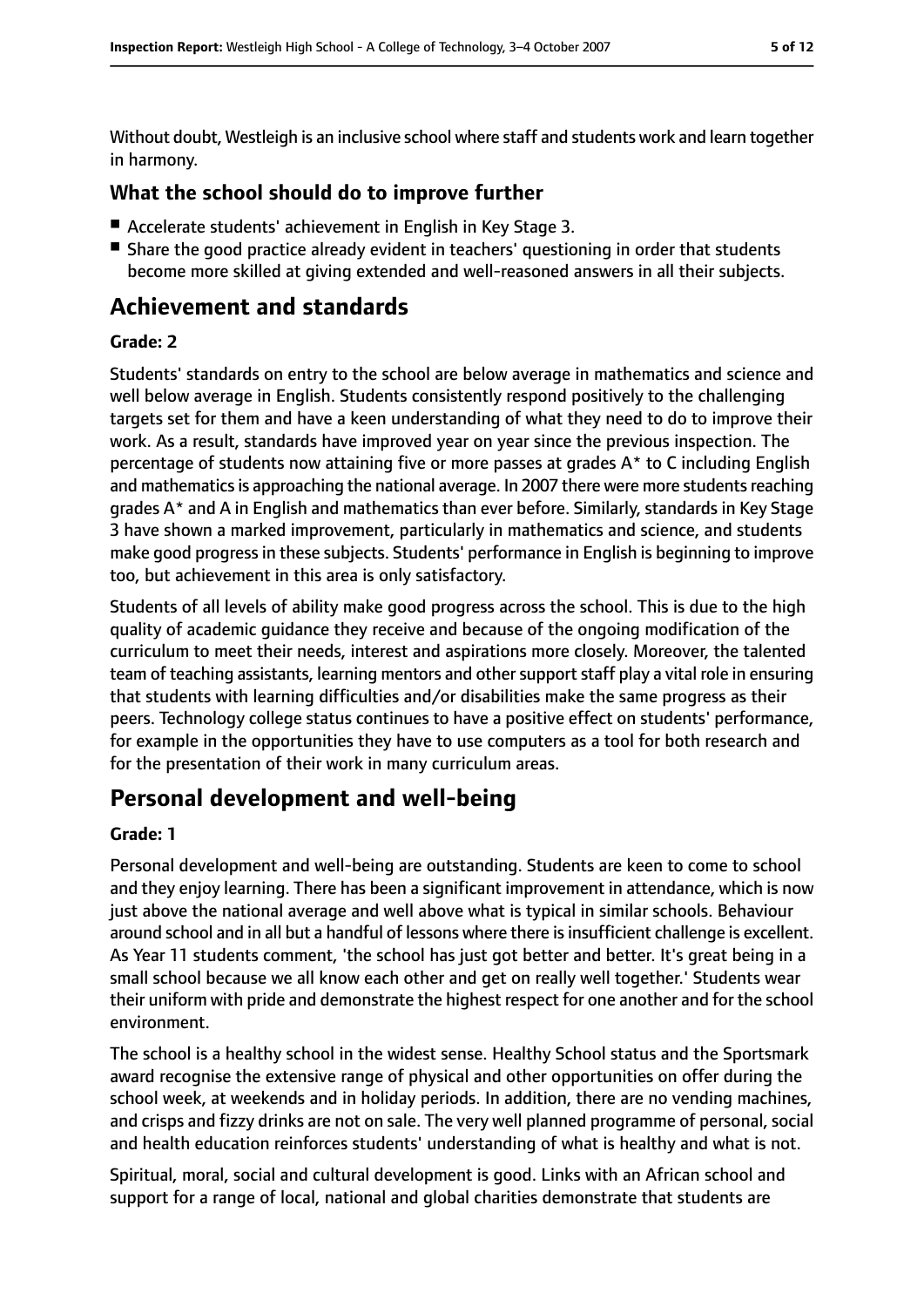becoming increasingly aware of cultures different to their own. The school code of conduct, established in consultation with the school council, works very effectively; students feel safe and bullying is rare. When students experience problems, their peers who manage the EAR4U initiative are always on hand to listen and offer advice.

Technology college status and the many enterprise activities in both key stages boost students' understanding of the world of work. Their good progress in mathematics and information and communication technology in particular prepares them well for life after formal education.

## **Quality of provision**

#### **Teaching and learning**

#### **Grade: 2**

The quality of teaching and learning is good and there are examples of outstanding practice in both key stages. Teachers and teaching assistants treat their students with respect and dignity and classroom management is of a high order. Common strengths are students taking responsibility for their own learning, being fully engaged in activities, and working maturely together in pairs and groups. In an outstanding Year 8 music lesson, for example, students were enthralled by the tasks and resources and were able to match music to characters with real confidence. Similarly, lower-attaining students in Year 11 rose to the high levels of challenge to use mathematical terminology accurately and in context. In all lessons there is a strong emphasis on increasing students' self-esteem and teachers plan comprehensively to facilitate the progress of students of all levels of ability. On occasions, and particularly in Key Stage 3, teachers' questioning does not require students to think deeply about the subject matter in order that they can offer extended comments to justify their answers. In these lessons, one-word answers are the norm and students are not required to develop their arguments.

Marking is good and teachers offer their students detailed comments on how to improve their work. As a result, students are fully aware of what is needed if they are to reach higher standards.

#### **Curriculum and other activities**

#### **Grade: 1**

The curriculum is outstanding and the school's status as a specialist college of technology provides many imaginative and highly effective opportunities for the development of vocational and enterprise education. The exciting and motivating range of courses and activities has a major impact on students' outstanding personal development and on their high levels of enjoyment of all aspects of school life. Courses provide very good opportunities for students of all levels of ability. Higher attaining students enter external examinations at an earlier age than isthe norm. Those with learning difficulties and/or disabilities benefit from an increasingly wide variety of modules which reinforces their learning and encourages mature behaviour. The school is now introducing extra classesinto Key Stage 3 in order to enhance progressin English.

The range of vocational courses, involving learning both on and off the school site, is quite superb and these courses are highly effective in boosting both achievement and attendance. The school provides learners in all years with many first-rate opportunities to develop their enterprise skills both in lessons and through special events. This initiative has now been extended to primary schools and students support their younger counterparts with skill and verve. As a result, the vast majority of students leave school well-equipped for the next stage of their education or training. For the small numbers who leave Year 11 requiring additional help, the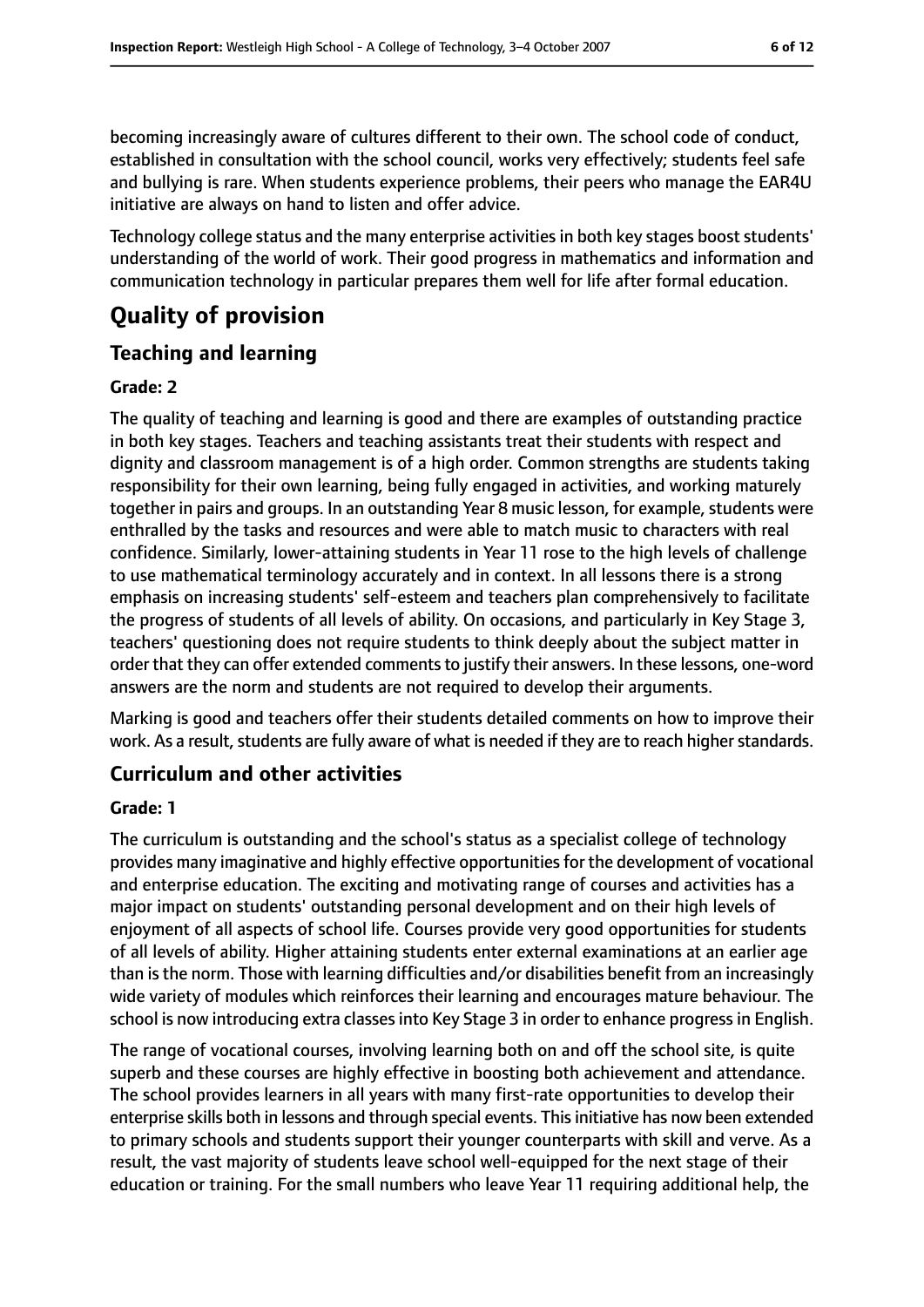school provides a bespoke course that offers them the chance to return to school and gain recognised qualifications.

Students revel in the vast range of enrichment activities on offer. Again the impact of technology is clear: activities such as the robotics club are, in the words of parents, 'keeping engineering alive.'

#### **Care, guidance and support**

#### **Grade: 1**

The quality of care, guidance and support is outstanding and adults who work in the school demonstrate the highest level of commitment to helping students of all backgrounds and abilities to succeed. In the words of parents, 'this is a school which can be trusted to bring the very best out of all children, so that they make good progress and grow in confidence.' Procedures for improving attendance are robust and effective. The support for vulnerable students including those with learning difficulties and/or disabilities and those in public care is exceptionally strong. The talented and committed team of learning mentors does much to raise students' self-esteem and to prepare them fully for the next stages in their education. Procedures for ensuring students' safety are secure and there are very good processes in place, including partnerships with a wide range of agencies, to support their physical and emotional well-being.

The tracking of the performance of different groups of students is rigorous and leads to early identification of possible underachievement and effective action to restore progress. Such data has highlighted the satisfactory progress in English in Key Stage 3 and the school has introduced more teaching time to address this issue. Academic guidance is strong and on-going feedback to students makes sure they know their targets and how well they are progressing towards them. The school's comprehensive guidance systems ensure that students make suitable decisions about their course selections in Key Stage 4 and when they leave school.

## **Leadership and management**

#### **Grade: 1**

Rising standards, good achievement and the outstanding personal development of students are evidence of excellent leadership and management which are focused on providing the very best for the students in the school. The inspirational headteacher, ably supported by his two talented deputy headteachers and a very strong senior leadership team, provides a clear vision for development and a strong focus on improvement. The high quality monitoring of school performance together with honest and accurate self-evaluation at all levels enables the school to accurately identify the areas for improvement; for example, the slower progress in English in Key Stage 3. They also ensure that leaders are able to choose relevant initiatives which challenge staff and students to promote high standards in all areas. Middle leaders are equally impressive in their roles. They support the monitoring and evaluation process and work closely with the leadership team to ensure consistency across the school. Pastoral and academic heads combine very effectively to ensure that all students are able to achieve in everything they undertake.

A specialist team leads the provision of the technology college and their management is very impressive, ensuring that students benefit to the full from specialist status. Governors are very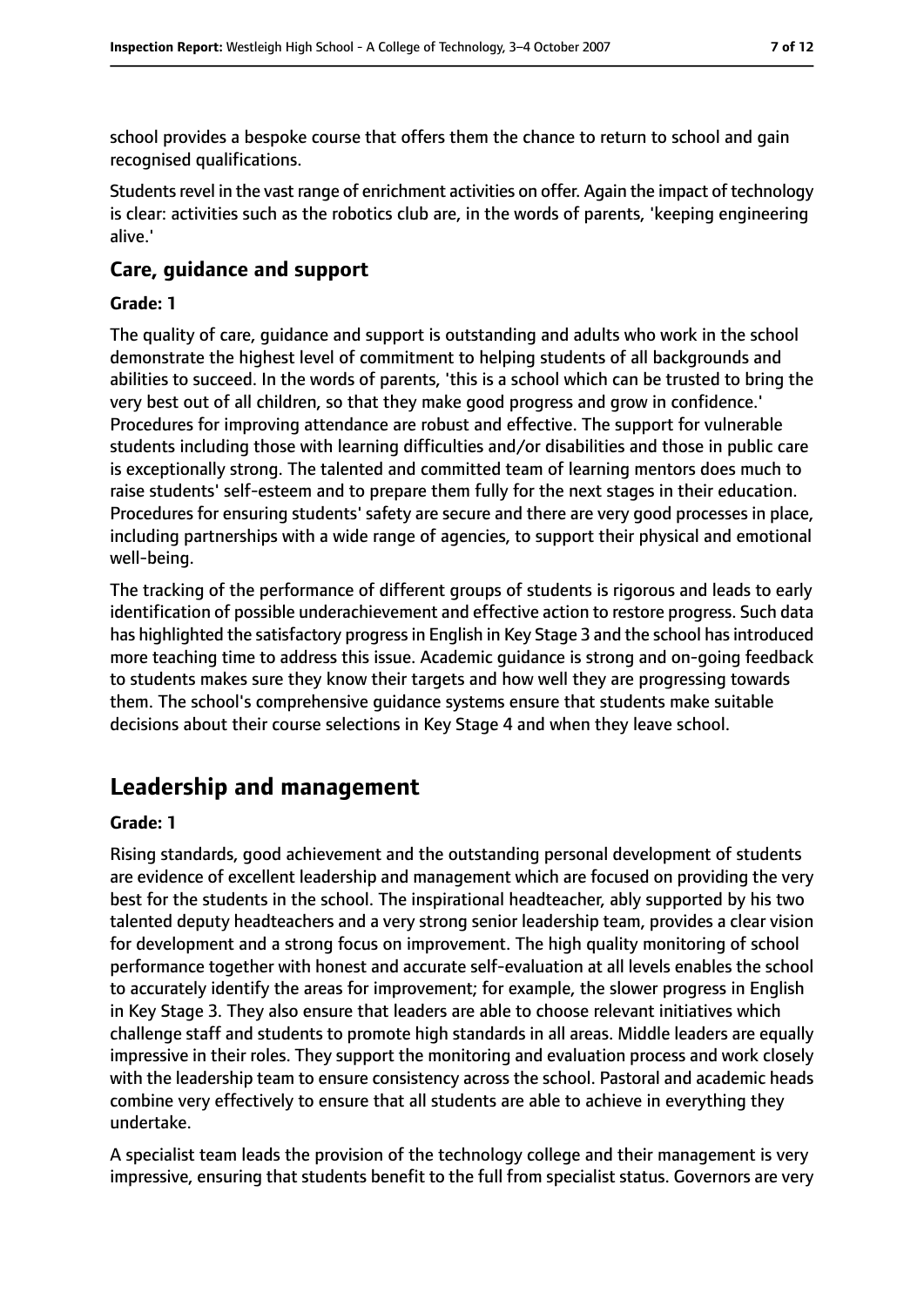supportive of the school and are fully aware of its strengths and weaknesses. They undertake regular training which enables them to be informed partners in the school evaluation process.

Resources, including high quality computer and software equipment provided by technology college status, are deployed very effectively and have a powerful impact on learning and on raising standards and achievement. The senior team has ensured that middle leaders are trained to a high level and has also established strong business and community links which enrich the curriculum and prepare students well for their future lives.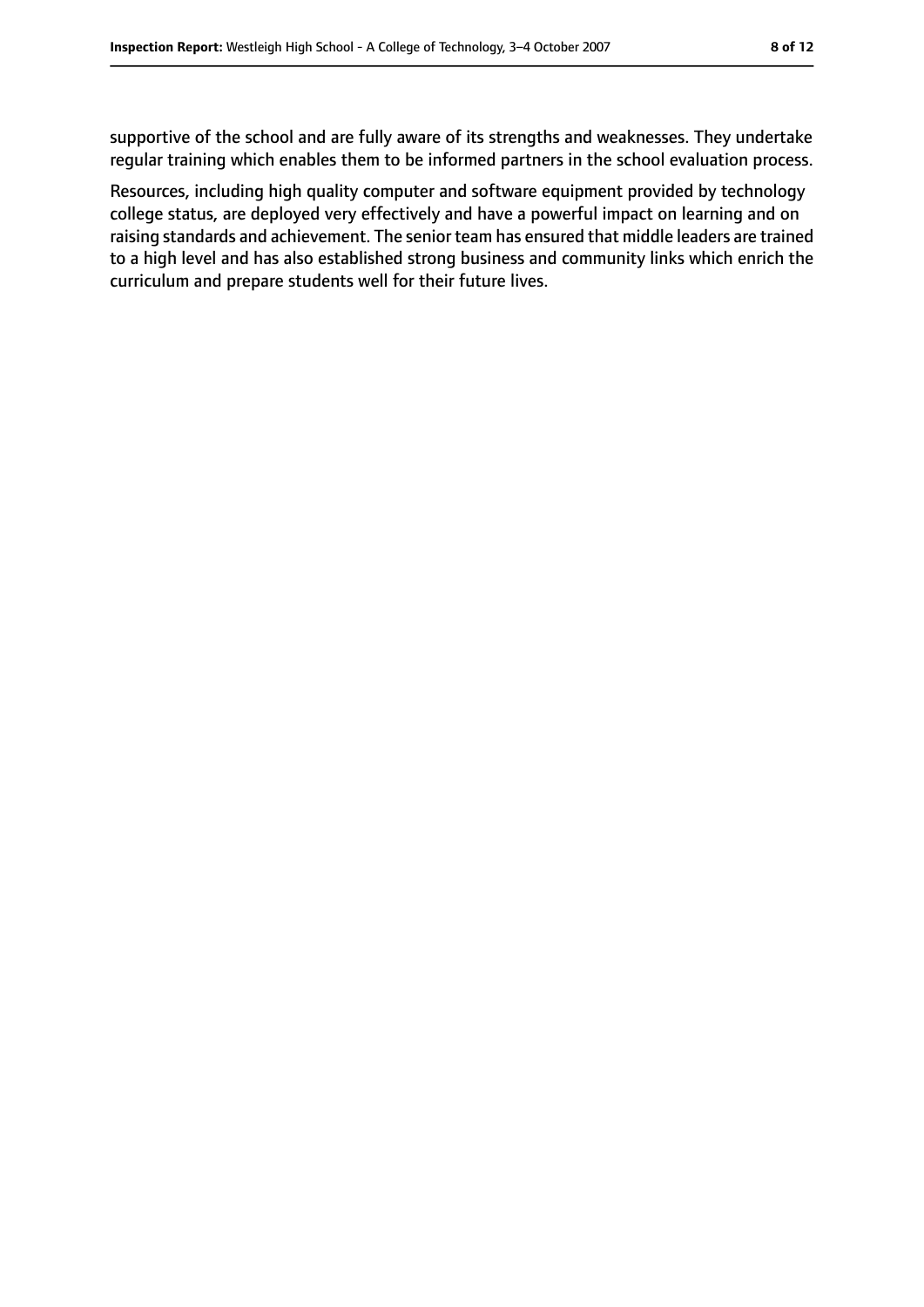**Any complaints about the inspection or the report should be made following the procedures set out in the guidance 'Complaints about school inspection', which is available from Ofsted's website: www.ofsted.gov.uk.**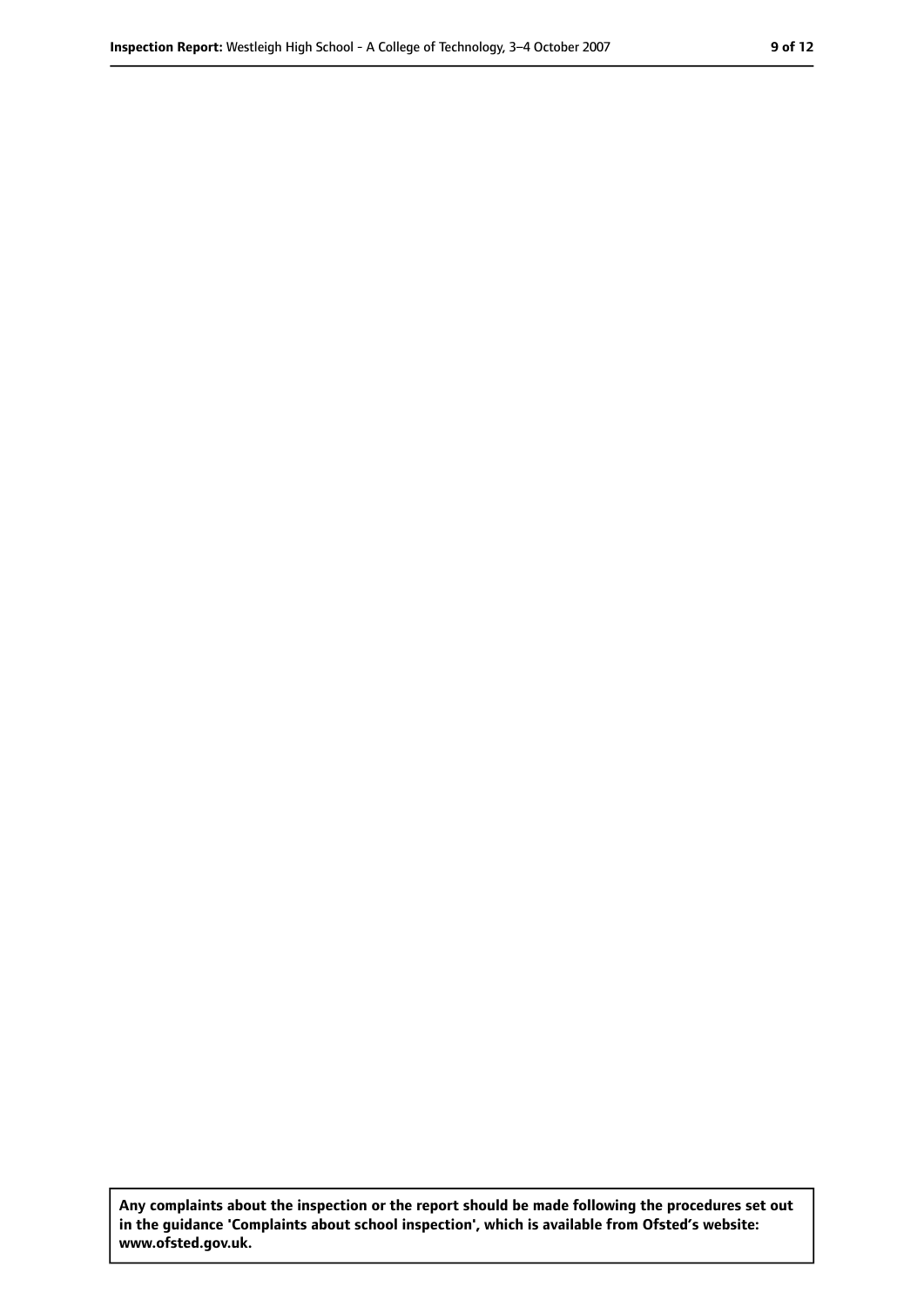## **Inspection judgements**

| $^{\backprime}$ Key to judgements: grade 1 is outstanding, grade 2 good, grade 3 satisfactory, and | <b>School</b>  |
|----------------------------------------------------------------------------------------------------|----------------|
| arade 4 inadeguate                                                                                 | <b>Overall</b> |

#### **Overall effectiveness**

| How effective, efficient and inclusive is the provision of education, integrated<br>care and any extended services in meeting the needs of learners? |     |
|------------------------------------------------------------------------------------------------------------------------------------------------------|-----|
| Effective steps have been taken to promote improvement since the last<br>inspection                                                                  | Yes |
| How well does the school work in partnership with others to promote learners'<br>well-being?                                                         |     |
| The capacity to make any necessary improvements                                                                                                      |     |

#### **Achievement and standards**

| How well do learners achieve?                                                                               |  |
|-------------------------------------------------------------------------------------------------------------|--|
| The standards <sup>1</sup> reached by learners                                                              |  |
| How well learners make progress, taking account of any significant variations between<br>groups of learners |  |
| How well learners with learning difficulties and disabilities make progress                                 |  |

### **Personal development and well-being**

| How good is the overall personal development and well-being of the<br>learners?                                  |  |
|------------------------------------------------------------------------------------------------------------------|--|
| The extent of learners' spiritual, moral, social and cultural development                                        |  |
| The extent to which learners adopt healthy lifestyles                                                            |  |
| The extent to which learners adopt safe practices                                                                |  |
| How well learners enjoy their education                                                                          |  |
| The attendance of learners                                                                                       |  |
| The behaviour of learners                                                                                        |  |
| The extent to which learners make a positive contribution to the community                                       |  |
| How well learners develop workplace and other skills that will contribute to<br>their future economic well-being |  |

#### **The quality of provision**

| How effective are teaching and learning in meeting the full range of the<br>learners' needs?          |  |
|-------------------------------------------------------------------------------------------------------|--|
| How well do the curriculum and other activities meet the range of needs<br>and interests of learners? |  |
| How well are learners cared for, guided and supported?                                                |  |

 $^1$  Grade 1 - Exceptionally and consistently high; Grade 2 - Generally above average with none significantly below average; Grade 3 - Broadly average to below average; Grade 4 - Exceptionally low.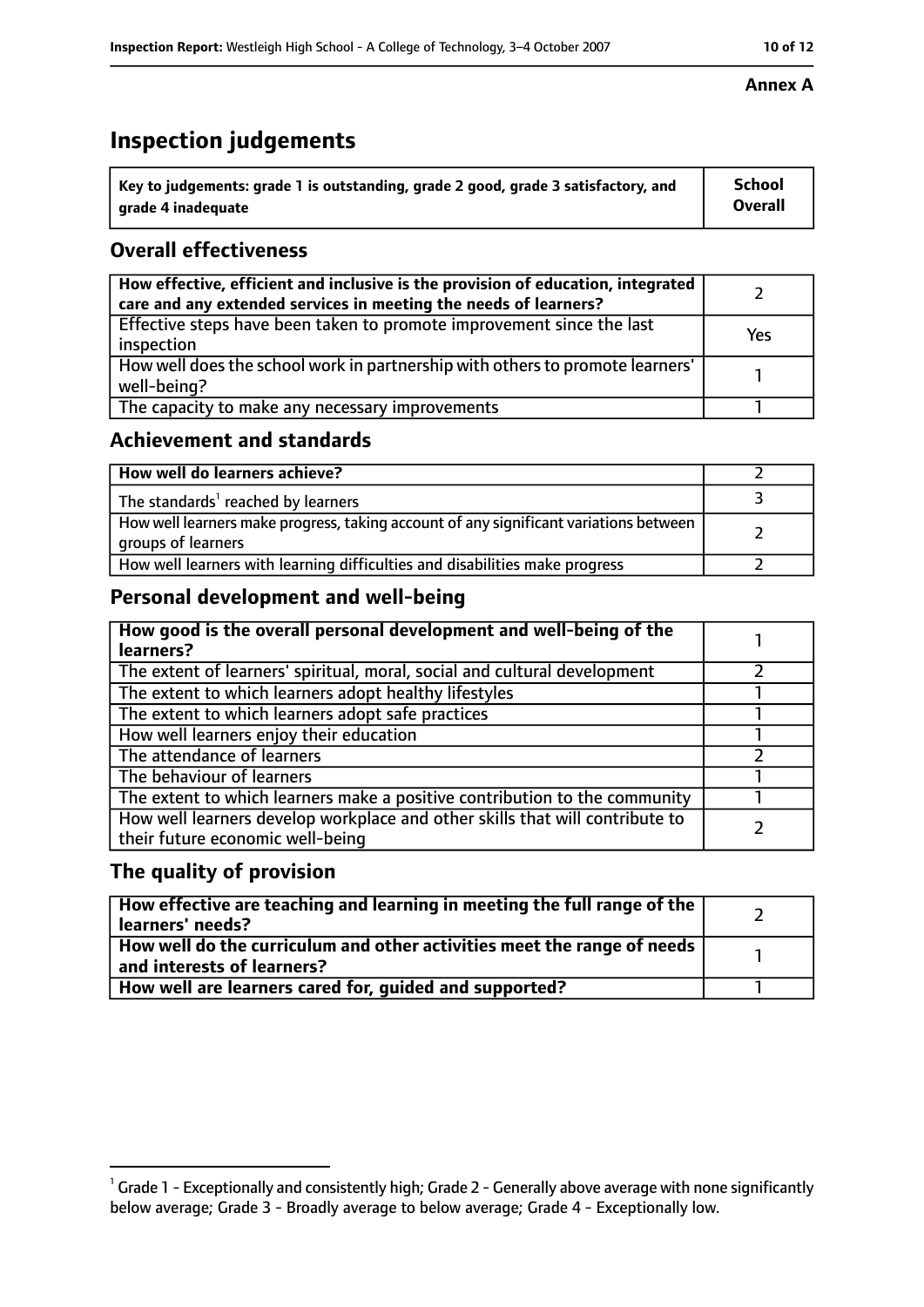## **Annex A**

## **Leadership and management**

| How effective are leadership and management in raising achievement<br>and supporting all learners?                                              |     |
|-------------------------------------------------------------------------------------------------------------------------------------------------|-----|
| How effectively leaders and managers at all levels set clear direction leading<br>to improvement and promote high quality of care and education |     |
| How effectively leaders and managers use challenging targets to raise standards                                                                 |     |
| The effectiveness of the school's self-evaluation                                                                                               |     |
| How well equality of opportunity is promoted and discrimination tackled so<br>that all learners achieve as well as they can                     |     |
| How effectively and efficiently resources, including staff, are deployed to<br>achieve value for money                                          |     |
| The extent to which governors and other supervisory boards discharge their<br>responsibilities                                                  |     |
| Do procedures for safequarding learners meet current government<br>requirements?                                                                | Yes |
| Does this school require special measures?                                                                                                      | No  |
| Does this school require a notice to improve?                                                                                                   | No  |